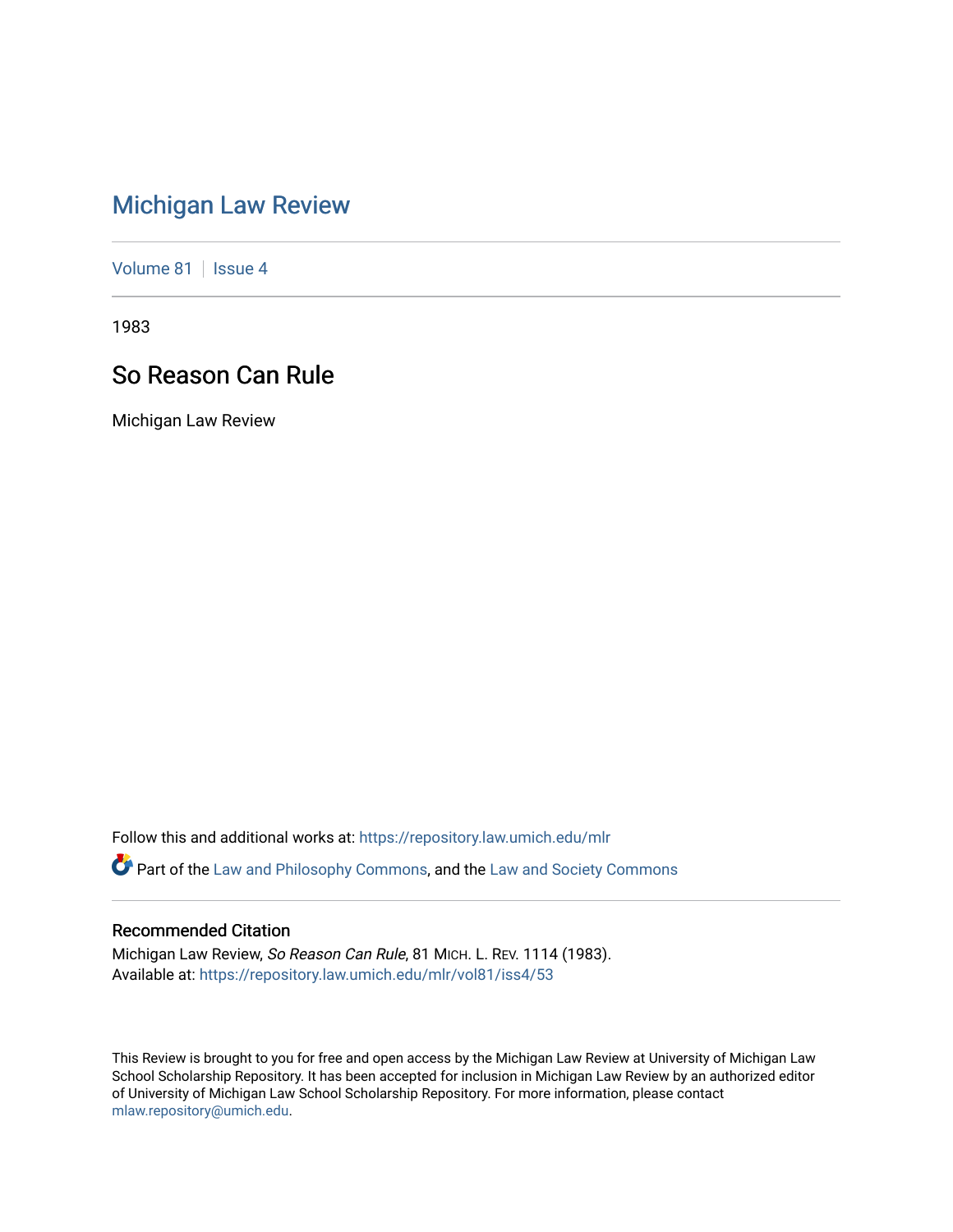So REASON CAN RULE. By *Scott Buchanan.* New York: Farrar, Straus and Giroux. 1982. Pp. vii, 321. cloth \$12.95; paper \$5.95.

*So Reason Can Rule* collects thirteen essays on law and politics by Scott Buchanan, the late educator and philosopher.<sup>1</sup> The book displays Buchanan's extensive knowledge of Western intellectual heritage, drawing on sources from nearly all Western cultures since Classical Greece. Although written over a 15 year period, the essays together present a coherent, readable version of what Buchanan viewed as society's fundamental political problems and a prescription for reform.

Buchanan aligns himself with the social contract theorists of the seventeenth and eighteenth centuries. The principle of consent and federalism underlie much of his political thought. "Democracy as self-government or government by the consent of the governed, is not one of many forms of government," Buchanan states. Echoing several social contract theorists,2 he claims, "[I]t is a principle of all government; governments derive their just power from the consent of the governed" (p. 69). The United States Constitution, according to Buchanan, confirms this principle (p. 185). Buchanan also adopts the views of Montesquieu, who observed that "[i]t is natural for a republic to have only a small territory,"<sup>3</sup> and thus that a large territory or population would have to employ the federal principle in creating a republic (pp. 39, 150).

These two principles also lie at the foundation of Buchanan's proposal for political reform  $-$  to grant charters to all private, voluntary associations, corporations, and institutions, to grant them the power of self-government, and to coordinate these chartered institutions according to a federal scheme (pp. 168-76). Buchanan proposes that a "subconstitutional federation [of these organizations] be set up, or imagined, as a new branch of government, independent and autonomous . . . ." (p. 176). In other words, Buchanan envisions establishing a federation in which such organizations have a status roughly equivalent to that afforded the States in the present scheme.

Buchanan advances this striking proposal in response to two perceived

3. C. MONTESQUIEU, THE SPIRIT OF THE LAWS 120 (T, Nugent trans. 1949).

I. Mr. Buchanan died in 1973. He is best known for establishing the "New Program" at St. Johns College, Annapolis, Maryland and Sante Fe, New Mexico, commonly known as the "Great Books" program. Buchanan was concerned that prevailing trends in education were not properly preparing students for life as citizens and were ignoring the intellectual foundations of our society. Accordingly, Buchanan, in conjunction with other notable educators such as Robert Maynard Hutchins, designed a curriculum in selected great books in fields such as classical and modem languages, mathematics and natural sciences. This book, the first in a planned series, was assembled for publication by a committee of Buchanan's friends, colleagues, and students, in an effort to bring his work to a wider audience. Pp. xi-xii. *See also*  ST. JOHN'S COLLEGE, THE ST. JOHN'S PROGRAM v (1955); **N.Y.** Times, Mar. 29, 1968, at 41, col. I.

<sup>2.</sup> For writings of major seventeenth and eighteenth century social contract theorists, see T, HOBBES, LEVIATHAN 129-45 (M. Oakeshott ed. 1946); J. LOCKE, Two TREATISES OF GOVERN-MENT 374-77 (P. Laslett ed.1960); J. ROUSSEAU, THE SOCIAL CONTRACT AND DISCOURSES 7 (G. Cole trans. 1950).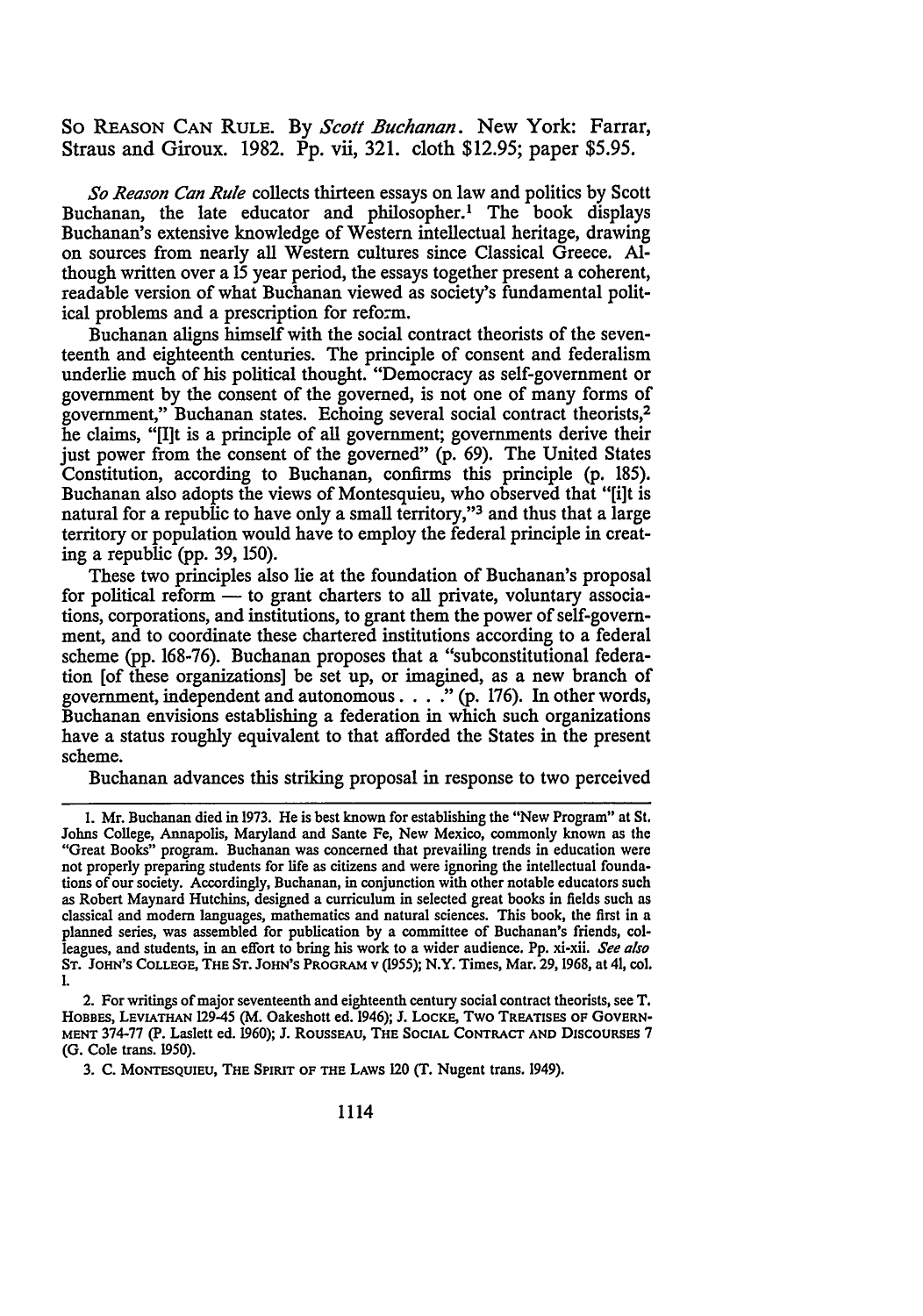problems: first, the demise of reason, and the substitution of self-interest, in the legislative process; second, the failure of the present scheme of self-government to educate the citizenry.

Writing on the demise of reason, Buchanan declares that "[u]nder our Constitution the law divides itself so that reason can rule" (p. 228). In other words: "Following Locke and Montesquieu, the Constitution distinguishes three great offices, powers, or functions: the legislature, the executive, and the judiciary; and to them are assigned respectively three uses of practical reason: the making of laws, the executing or administration of laws, and the adjudication of laws" (p. 198). Reason was to function in each of these branches. Courts, for example, add reasons to the interests of the parties (p. 62). The Constitution, for Buchanan, protects members of the legislature from the influence of interests and powers that might impair the use of reason (p. 63). On the executive level, administrative agencies are empowered to hold hearings at which parties will present reasons for a particular ruling (p. 63). Thus, the potential for reason to rule exists in every branch of government.

According to Buchanan, however, this potential remains largely unrealized. The drafters of the Constitution did not anticipate the rise of the corporation, party politics, and lobbying (pp. 87-88). ''To the eighteenthcentury mind, which sought to ensure its liberties by separating governmental powers and trusting them to rational debate, the addition of economic powers, money, industry, and welfare to the fragile political forms of the republic is letting the bull loose in the china shop" (p. 96). One reason a republic can exist only in a small territory, according to Montesquieu, is that in a small territory the common good is easier to discern.<sup>4</sup> Buchanan, then, proposes that the federalist principle be extended to all associations so that reason, with a view to the common good (as opposed to the interests of powerful groups), can rule.

As for the failure of the present scheme of self-government to educate the citizenry, Buchanan writes that the

Founding Fathers all learned through their tutors what Montesquieu had said, that the principle of the republican form of government is political virtue, and that the source of such virtue is education . . . . They did their best to give this country the basic and comprehensive legal structure that would make the day-to-day life and work of the citizen and the officials self-educative.<sup>5</sup>

In Buchanan's view the citizens of a republic are educated in part by participating in the process of self-government: "[T]he laws are the teachers, and . . . the making, obeying, and remaking of laws is the essence of collective self-education" (p. 20). In a society as large as our own, citizen participation in self-government, and thus in the process of self-education, is minimal. By extending self-government, under a federal scheme, to all private voluntary associations, presumably citizen participation in self-government and the self-educative process would increase. Participation in

<sup>4.</sup> *Id.* 

*<sup>5.</sup>* P. 21. The Montesquieu passage alluded to can be found in C. MONTESQUIEU, *supra*  note 3, at 34.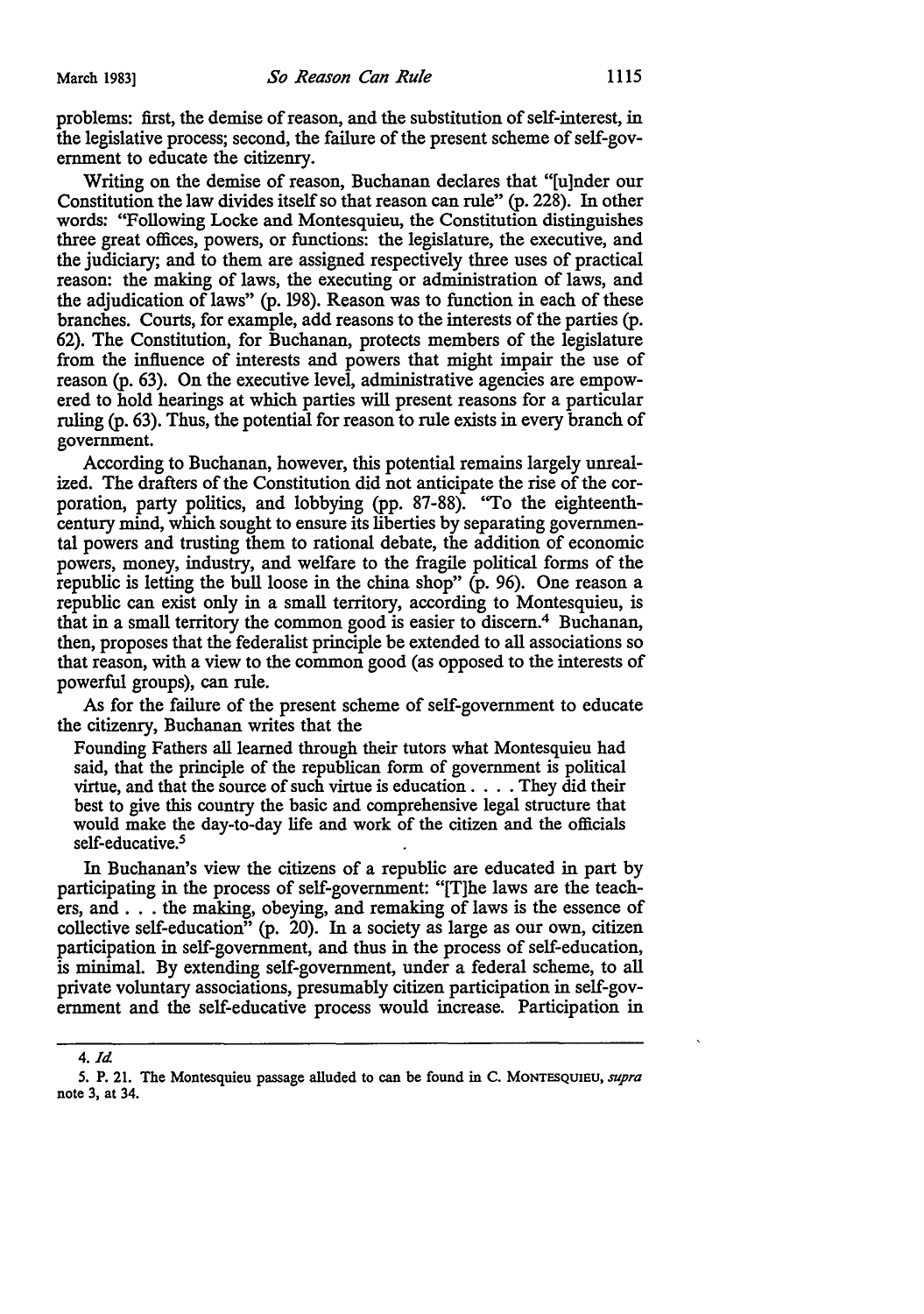tum instills political virtue, the principle of republican government, in the citizens.

Thus, as far as it goes, the political philosophy expressed in *So Reason Can Rule* is well-integrated. Governments derive their just powers from the consent of the governed: self-government is the principle of all government. Through participation in self-government, citizens acquire political virtue, which is the principle of self-government. In a large society, not only is citizen participation and self-education minimal, but the common good is hard to discern. Economics and political interest, not reason, become the dominant influences on law-making. Chartering public and private organizations, and thereby granting them powers of self-government, and coordinating them under a federal scheme, responds to these problems.

The main problem with this political philosophy is one that Buchanan was aware of when he stated: "I confess I have no detailed blueprint" (p. 177).<sup>6</sup> Even this candid admission may be understated. One has to wonder: Are for-profit corporations really to be allowed to govern themselves, and given powers comparable to those of States? Certain passages suggest that this is indeed what Buchanan intended: "[I]t would be interesting to see if replacing the Sherman antitrust law by the ensurance of a republican form of government to all private corporations would . . . hasten the present tendency of the business corporation to accept more community responsibilities" (p. 98). Granting private corporations the powers of self- government might just as easily hasten their tendency to ignore community needs. Perhaps unchecked self-government by for-profit corporations is not intended (pp. 176-77), but \_as it stands, *So Reason Can Rule* admits of this interpretation.

Another detail left to the reader's imagination is whether for-profit corporations in this scheme will be managed democratically. This would impose a significant cost in terms of economic efficiency. The management and ownership of corporations were originally separated because distributing all information relevant to every particular decision to all owners, or citizens of the newly chartered corporation in this case, is expensive. Additional expense could be expected to accrue from organizing citizens whenever a decision is at hand. Further, the average citizen cannot be expected to have the education or skills of professional management.7

A final difficulty with *So Reason Can Rule* relates to a characterization of the ideal state of affairs. Elaborating on Kant,<sup>8</sup> Buchanan asserts that "all good laws must be rules of reason within a kingdom of nature, or ends in which men are masters or the ends-in-themselves" (p. 309). Though men are to be ends-in-themselves, Buchanan implies that the United States should establish this kingdom of ends in undeveloped countries (pp. 15, 320). To impose a form of government on a people is inconsistent with

<sup>6.</sup> For a more detailed proposal, see R. NADER, M. GREEN & J. SELIGMAN, TAMING THE GIANT CORPORATION (1976). *See also,* Note, *Federal Chartering of Corporations: Constitutional Challenges,* 61 GEO. LJ. *U3* (1972).

<sup>7.</sup> *See* Gilson, *A Structural Approach to Corporations: The Case Against JJefensive Tactics in Tender Offers,* 33 STAN. L. REV. 819, 834 (1981).

<sup>8.</sup> *See generally,* I. KANT, FOUNDATIONS OF THE METAPHYSICS OF MORALS (L. Beck trans. 1959).